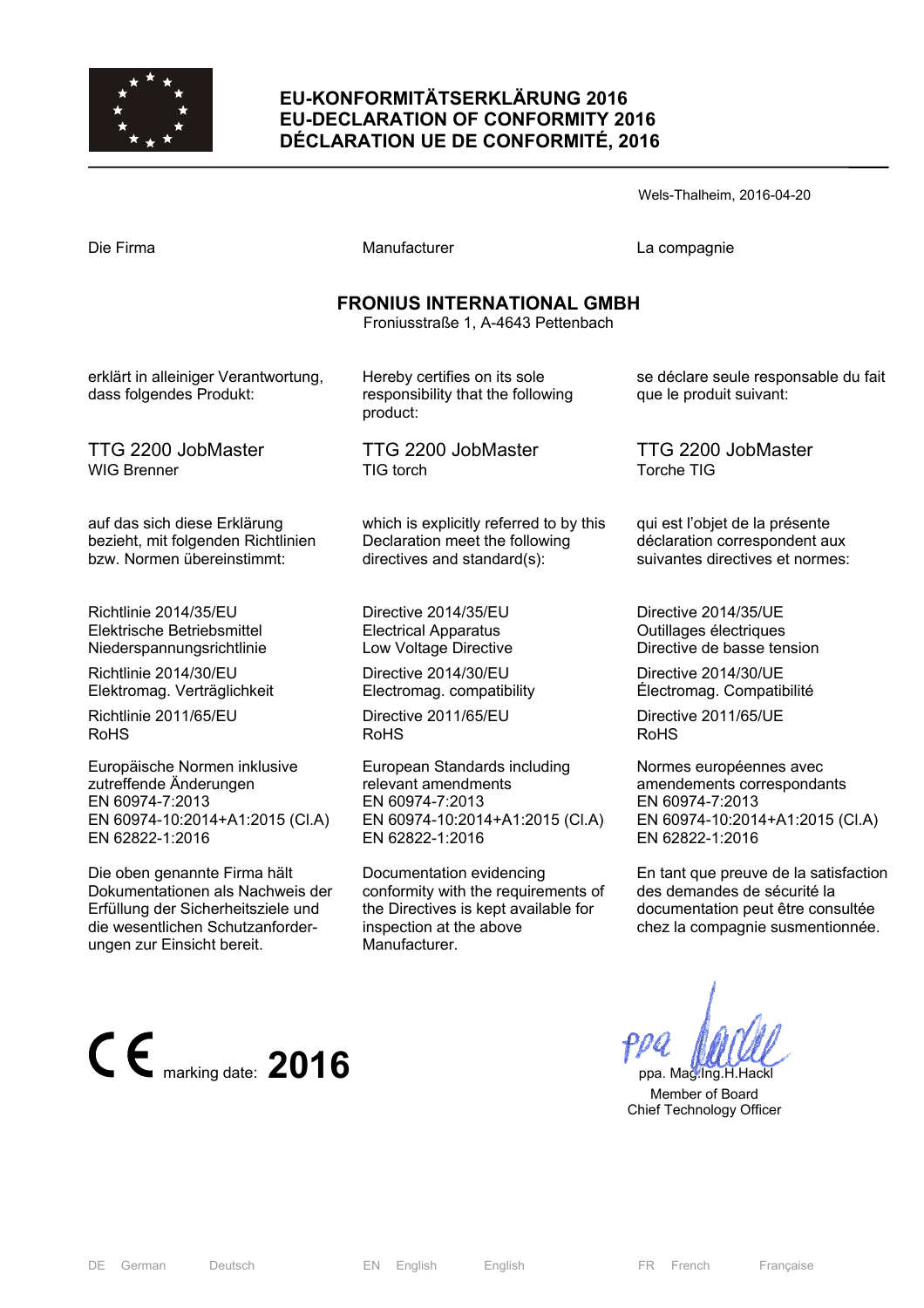

### **EU-DECLARATION OF CONFORMITY 2016 DICHIARAZIONE DI CONFORMITÀ UE, 2016 DECLARACIÓN UE DE CONFORMIDAD, 2016**

Wels-Thalheim, 2016-04-20

Manufacturer Costruttore La empresa

# **FRONIUS INTERNATIONAL GMBH**

Froniusstraße 1, A-4643 Pettenbach

Hereby certifies on its sole responsibility that the following product:

TTG 2200 JobMaster TIG torch

which is explicitly referred to by this Declaration meet the following directives and standard(s):

Directive 2014/35/EU Electrical Apparatus Low Voltage Directive

Directive 2014/30/EU Electromag. compatibility

Directive 2011/65/EU RoHS

European Standards including relevant amendments EN 60974-7:2013 EN 60974-10:2014+A1:2015 (Cl.A) EN 62822-1:2016

Documentation evidencing conformity with the requirements of the Directives is kept available for inspection at the above Manufacturer.



Con la presente certifica dichiara la sua esclusiva responsabilità che il seguente prodotto:

TTG 2200 JobMaster Torcia per saldatura TIG

al quale è esplicitamente riferita questa dichiarazione, è conforme alle seguente direttive e agli seguenti standard:

Direttiva 2014/35/UE Materiale elettrico Direttiva Bassa tensione

Direttiva 2014/30/UE Compatibilità elettromagnetica

Direttiva 2011/65/UE RoHS

Norme europee e rispettive modifiche EN 60974-7:2013 EN 60974-10:2014+A1:2015 (Cl.A) EN 62822-1:2016

La documentazione attestante la conformità alle richieste delle direttive sarà tenuta a disposizione per ispezioni presso il sopracitato costruttore.

declara bajo su exclusiva responsabilidad que el siguiente producto:

TTG 2200 JobMaster Antorcha TIG

al que se refiere la presente declaración está conforme con las siguientes directivas y normas:

Directiva 2014/35/UE Material eléctrico Directiva de baja tensión

Directiva 2014/30/UE Compatibilidad electromagnética

Directiva 2011/65/UE RoHS

Normas europeas incluidas las modificaciones correspondientes EN 60974-7:2013 EN 60974-10:2014+A1:2015 (Cl.A) EN 62822-1:2016

La empresa mencionada anteriormente tiene a disposición para inspección los documentos que confirman el cumplimiento de los objetivos de seguridad y los requisitos de protección esenciales.

 Member of Board Chief Technology Officer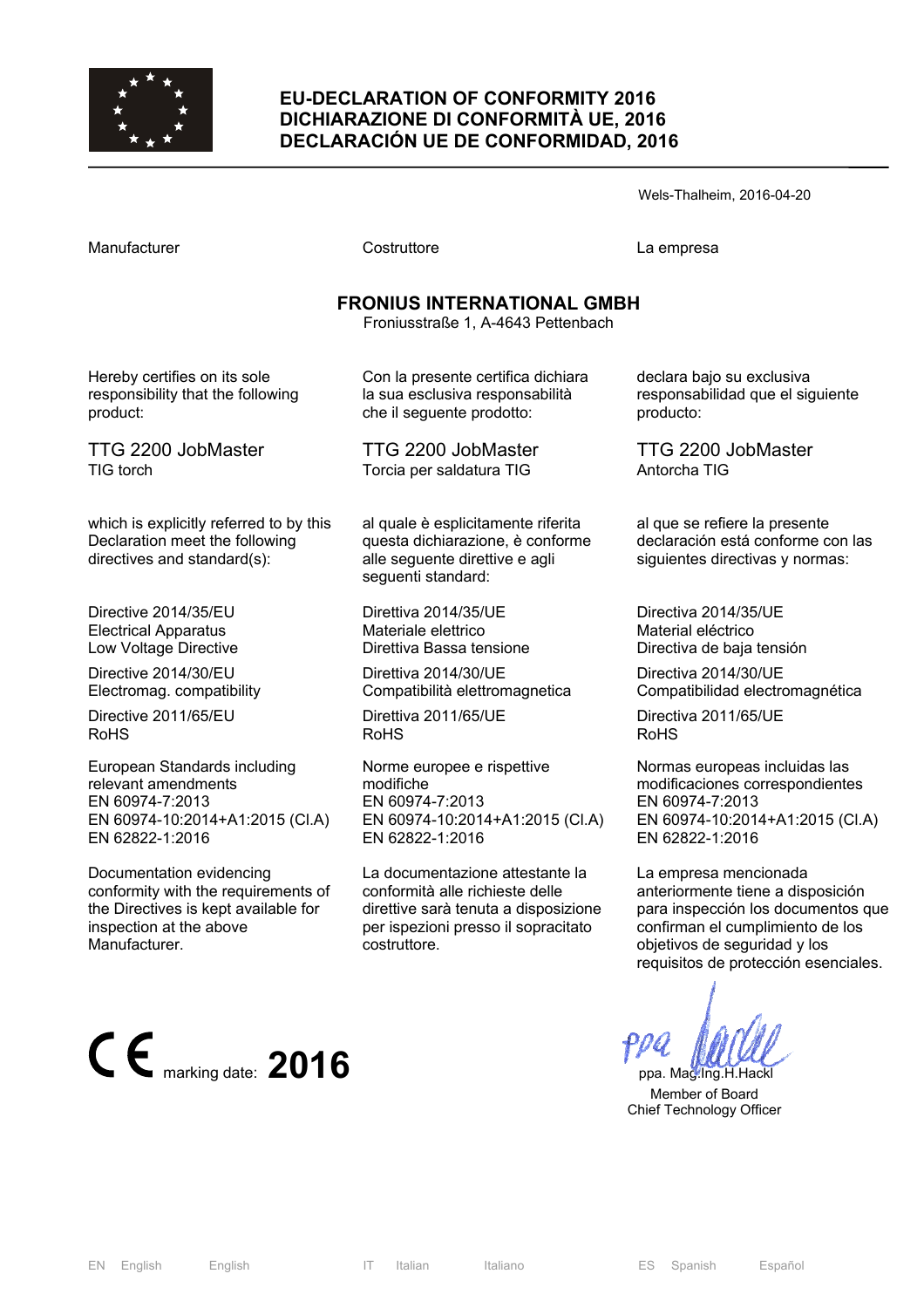

### **EU-OVERENSSTEMMELSESERKLÆRING 2016 EU-CONFORMITEITSVERKLARING 2016 DECLARAÇÃO UE DE CONFORMIDADE, 2016**

Virksomheden De firma De firma A empresa

Wels-Thalheim, 2016-04-20

| <b>FRONIUS INTERNATIONAL GMBH</b><br>Froniusstraße 1, A-4643 Pettenbach |                                                                          |                                                                       |  |
|-------------------------------------------------------------------------|--------------------------------------------------------------------------|-----------------------------------------------------------------------|--|
| Hermed erklærer vi, at følgende<br>produkt:                             | verklaart in enige<br>verantwoordelijkheid, dat het<br>volgende product: | na qualidade de único responsável,<br>declara que o seguinte produto: |  |
| TTG 2200 JobMaster                                                      | TTG 2200 JobMaster                                                       | TTG 2200 JobMaster                                                    |  |
| TIG-svejsebrænder                                                       | <b>WIG</b> toorts                                                        | Maçarico TIG                                                          |  |
| som denne erklæring vedrører,                                           | waarop deze verklaring betrekking                                        | que diz respeito à presente                                           |  |
| stemmer overens med følgende                                            | heeft, met volgende richtlijnen resp.                                    | declaração, cumpre as seguintes                                       |  |
| direktiver og standarder:                                               | normen overeenstemt:                                                     | directivas e normas:                                                  |  |
| Direktiv 2014/35/EU                                                     | Richtlijn 2014/35/EU                                                     | Directiva 2014/35/UE                                                  |  |
| Elektrisk materiel                                                      | Elektrische productimiddelen                                             | Equipamento eléctrico                                                 |  |
| Lavspændingsdirektivet                                                  | Laagspanningsrichtlijn                                                   | Directiva de baixa tensão                                             |  |
| Direktiv 2014/30/EU                                                     | Richtlijn 2014/30/EU                                                     | Directiva 2014/30/UE                                                  |  |
| Elektromagnetisk kompatibilitett                                        | Elektromag. Verdraagzaamheid                                             | Compatibilidade electromagnética                                      |  |
| Direktiv 2011/65/EU                                                     | Richtlijn 2011/65/EU                                                     | Directiva 2011/65/UE                                                  |  |
| <b>RoHS</b>                                                             | <b>RoHS</b>                                                              | <b>RoHS</b>                                                           |  |
| Europæiske standarder inklusive                                         | Europese normen incl. bijbehorende                                       | Normas Europeias incluindo                                            |  |
| relevante ændringer                                                     | wijzigingsbladen                                                         | emendas aplicáveis                                                    |  |
| EN 60974-7:2013                                                         | EN 60974-7:2013                                                          | EN 60974-7:2013                                                       |  |
| EN 60974-10:2014+A1:2015 (CI.A)                                         | EN 60974-10:2014+A1:2015 (Cl.A)                                          | EN 60974-10:2014+A1:2015 (CI.A)                                       |  |
| EN 62822-1:2016                                                         | EN 62822-1:2016                                                          | EN 62822-1:2016                                                       |  |
| Ovennævnte virksomhed opbevarer                                         | De hierboven genoemde firma houdt                                        | A empresa acima mencionada                                            |  |
| dokumentation som bevis for                                             | documentatie als bewijs voor de                                          | mantém a documentação para                                            |  |
| opfyldelsen af sikkerhedsmålene og                                      | vervulling van de veiligheidsdoelen                                      | consulta disponível, a título de                                      |  |
| de grundlæggende beskyttelseskrav,                                      | en de essentiële veiligheidseisen ter                                    | comprovação do cumprimento dos                                        |  |

opfylde de grundlæggende beskyttelseskrav, en de essentiële veiligheidseisen ter således at det er muligt at få indsigt i inzage gereed. denne dokumentation.



objectivos de segurança e dos requisitos de segurança essenciais.

 Member of Board Chief Technology Officer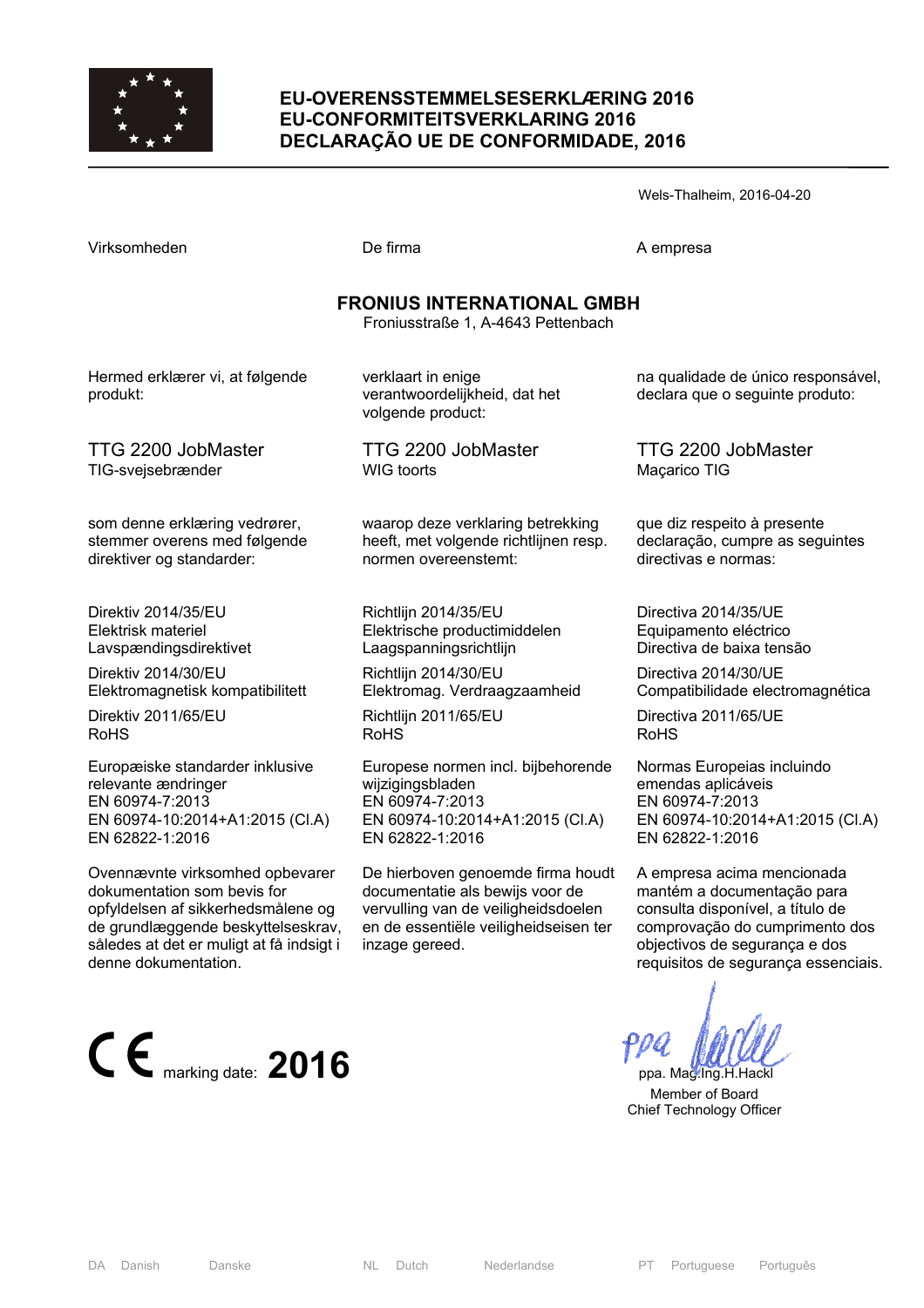

## **EU-MEGFELELŐSÉGI NYILATKOZAT 2016 EÚ VYHLÁSENIE O ZHODE 2016 EU PROHLÁŠENÍ O SHODĚ 2016**

Wels-Thalheim, 2016-04-20

A vállalat Společnost Národová výrobca Na vállalat Společnost Společnost Společnost Společnost Společnost Společnost

## **FRONIUS INTERNATIONAL GMBH**

Froniusstraße 1, A-4643 Pettenbach

a saját kizárólagos felelősségére nyilatkozza, hogy a következő termék:

TTG 2200 JobMaster WIG hegesztőégő

a saját kizárólagos felelősségére nyilatkozza, hogy a következő termék:

2014/35/EU irányelv Kisfeszültségre vonatkozó irányelvek

2014/30/EU irányelv Elektromágneses összeférhetőség

2011/65/EU irányelv RoHS

az európai szabványoknak, beleértve a változtatásokat is EN 60974-7:2013 EN 60974-10:2014+A1:2015 (Cl.A) EN 62822-1:2016

A fent említett vállalat a dokumentációkat betekintés céljára készenlétben tartja, a biztonsági célkitűzések teljesítésének és a lényeges biztonsági követelmények teljesítésének a bizonyítására.



prehlasuje na vlastnú zodpovednosť, že následujúcí výrobok:

TTG 2200 JobMaster Horák TIG

na ktorý sa toto prehlasenie o shode vzťahuje, zodpovedá následujúcím predpisom a normam:

Smernica 2014/35/EÚ pre elektrické zariadenie nízkého napätia

Smernica 2014/30/EÚ o elektromagnetickej kompatibilite

Smernica 2011/65/EÚ RoHS

Európske normy vrátane príslušných zmien EN 60974-7:2013 EN 60974-10:2014+A1:2015 (Cl.A) EN 62822-1:2016

Výššie uvedená firma udržuje technickú dokumentáciu ako dókaz naplňovánia bezpečnostných a ochranných požiadaviek a je pripravená predložit ju k nahliadnutiu.

prohlašuje s výhradní zodpovědností, že následující výrobek:

TTG 2200 JobMaster Hořák WIG

na který se toto prohlášení vztahuje, odpovídá následujícím směrnicím, resp. normám:

Směrnice 2014/35/EU Elektrická zařízení Směrnice pro nízké napětí

Směrnice 2014/30/EU Elektromagnetické kompatibility

Směrnice 2011/65/EU RoHS

Evropské normy včetně případných změn EN 60974-7:2013 EN 60974-10:2014+A1:2015 (Cl.A) EN 62822-1:2016

Výše uvedená společnost uchovává dokumentaci k nahlédnutí jako důkaz splnění bezpečnostních cílů a podstatných ochranných opatření.

 Member of Board Chief Technology Officer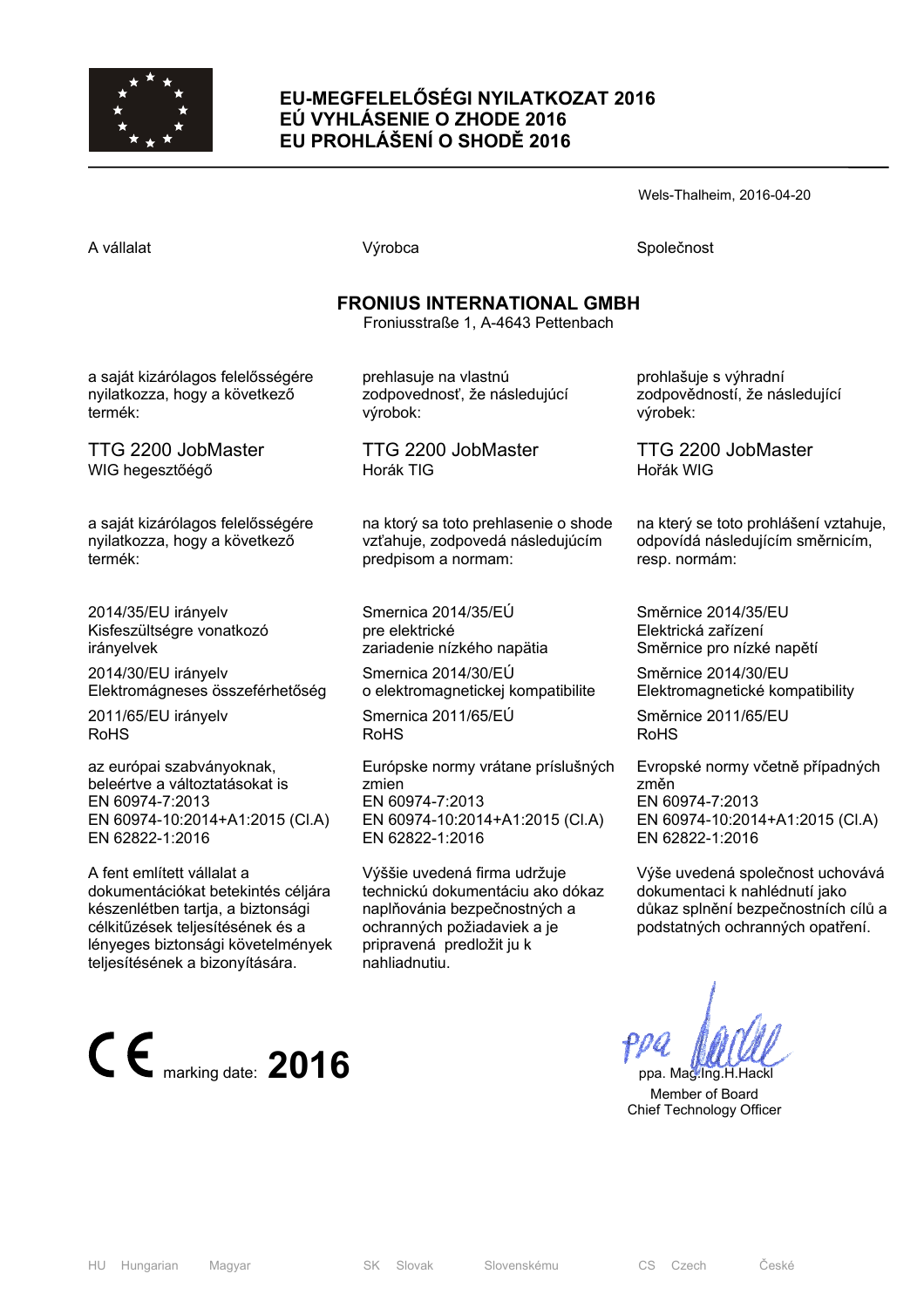

### **EU-KONFORMITÄTSERKLÄRUNG 2016 AB UYGUNLUK BEYANI 2016 DEKLARACJA ZGODNOŚCI UE 2016**

Wels-Thalheim, 2016-04-20 Die Firma Üretici firma Firma **FRONIUS INTERNATIONAL GMBH**  Froniusstraße 1, A-4643 Pettenbach işbu belgede aşağıdaki ürünün kendi sorumluluğunda olduğunu onaylar: oświadcza na własną produkt:

> TTG 2200 JobMaster TIG torcu

bu beyan ile ilişkili olarak, aşağıdaki yönetmelikleri veya normları yerine getirir:

2014/35/EC sayılı yönetmelik elektrikli ekipman Alçak gerilim yönetmeliği

2014/30/EC sayılı yönetmelik Elektromanyetik Uyumluluk

2011/65/EG sayılı yönetmelik RoHS

İlgili değişiklikleri içeren Avrupa normları EN 60974-7:2013 EN 60974-10:2014+A1:2015 (Cl.A) EN 62822-1:2016

Yukarıda adı geçen üretici firma dokümanları güvenlik hedeflerini yerine getirme kanıtı olarak ve önemli korunma gereksinimlerine herhangi bir zamanda bakmak için tutar

odpowiedzialność, że następujący

TTG 2200 JobMaster Palnik WIG

do którego odnosi się niniejsza deklaracja, jest zgodny z następującymi dyrektywami i normami:

Dyrektywa 2014/35/UE Sprzęt elektryczny – Dyrektywa niskonapięciowa

Dyrektywa 2014/30/UE Kompatybilność elektromagnetyczna

Dyrektywa 2011/65/UE RoHS

Normy europejskie łącznie z odpowiednimi zmianami EN 60974-7:2013 EN 60974-10:2014+A1:2015 (Cl.A) EN 62822-1:2016

Wyżej wymieniona firma jest w posiadaniu dokumentacji, stanowiącej świadectwo spełnienia norm bezpieczeństwa i zapewnienia wymaganego poziomu zabezpieczeń, i udostępnia ją na żądanie.

 Member of Board Chief Technology Officer

erklärt in alleiniger Verantwortung, dass folgendes Produkt:

TTG 2200 JobMaster WIG Brenner

auf das sich diese Erklärung bezieht, mit folgenden Richtlinien bzw. Normen übereinstimmt:

Richtlinie 2014/35/EU Elektrische Betriebsmittel Niederspannungsrichtlinie

Richtlinie 2014/30/EU Elektromag. Verträglichkeit

Richtlinie 2011/65/EU RoHS

Europäische Normen inklusive zutreffende Änderungen EN 60974-7:2013 EN 60974-10:2014+A1:2015 (Cl.A) EN 62822-1:2016

Die oben genannte Firma hält Dokumentationen als Nachweis der Erfüllung der Sicherheitsziele und die wesentlichen Schutzanforderungen zur Einsicht bereit.